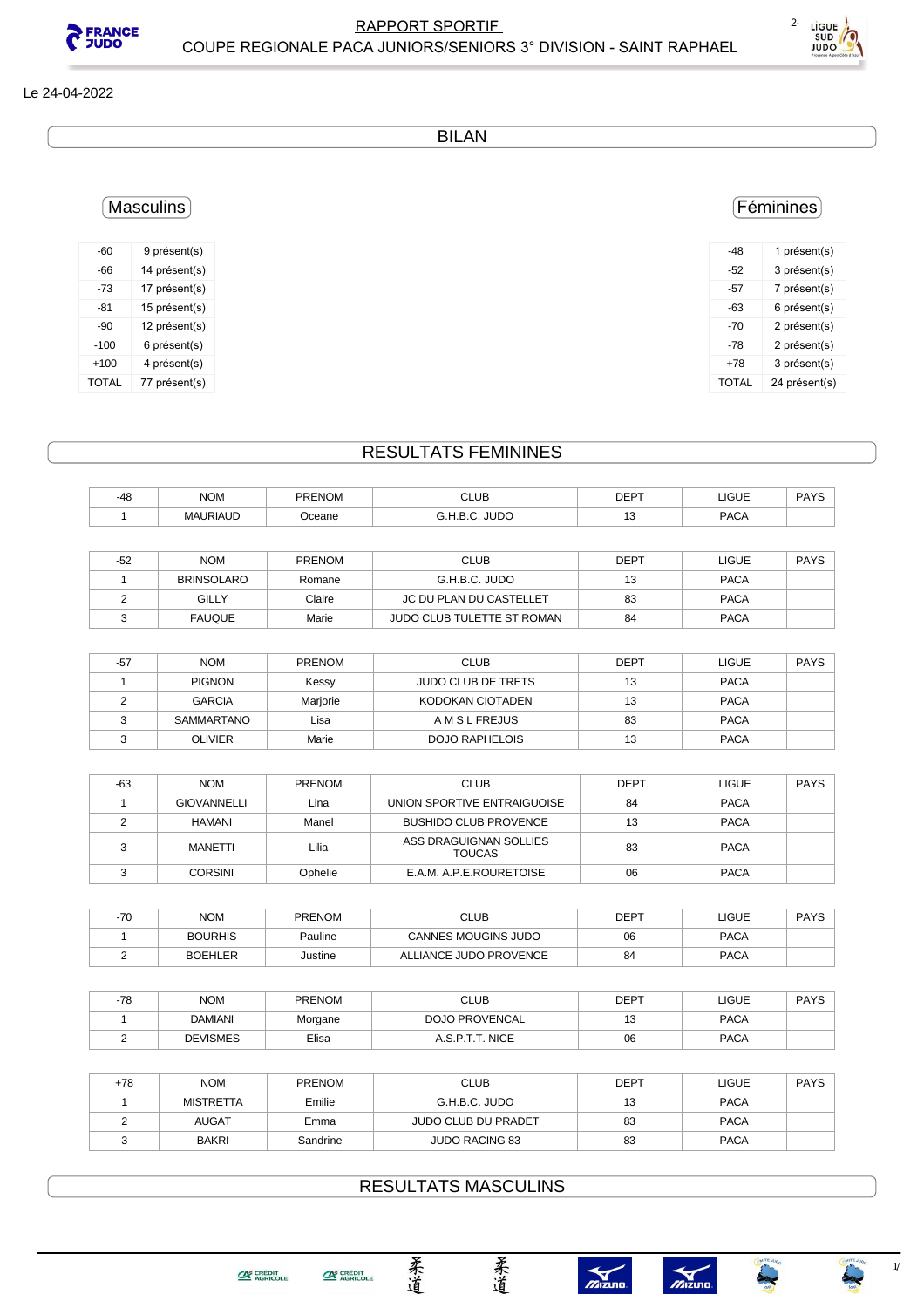

#### **RAPPORT SPORTIF** COUPE REGIONALE PACA JUNIORS/SENIORS 3° DIVISION - SAINT RAPHAEL



| $-60$          | <b>NOM</b>      | <b>PRENOM</b> | <b>CLUB</b>                             | <b>DEPT</b> | <b>LIGUE</b> | PAYS |
|----------------|-----------------|---------------|-----------------------------------------|-------------|--------------|------|
|                | BENELHADJ       | Massyl        | AIX UNIVERSITE CLUB JUDO                | 13          | <b>PACA</b>  |      |
| $\mathfrak{p}$ | <b>GABLIER</b>  | Sylvain       | <b>JUDO 83 TOULON</b>                   | 83          | <b>PACA</b>  |      |
| 3              | <b>LUCCHESI</b> | Adrien        | <b>DOJO PROVENCAL</b>                   | 13          | <b>PACA</b>  |      |
| 3              | DE MENECH       | Quentin       | <b>CANNES MOUGINS JUDO</b>              | 06          | <b>PACA</b>  |      |
| 5              | <b>BOETTO</b>   | Corantin      | DOJO DE LA PENNE SUR<br><b>HUVEAUNE</b> | 13          | <b>PACA</b>  |      |
| 5              | PERSOGLIA       | Dino          | DOJO DE LA PENNE SUR<br><b>HUVEAUNE</b> | 13          | <b>PACA</b>  |      |

| -66 | <b>NOM</b>          | <b>PRENOM</b>  | <b>CLUB</b>                         | DEPT | <b>LIGUE</b> | <b>PAYS</b> |
|-----|---------------------|----------------|-------------------------------------|------|--------------|-------------|
|     | <b>IZQUIERDO</b>    | Adrien         | AIX UNIVERSITE CLUB JUDO            | 13   | <b>PACA</b>  |             |
| っ   | <b>POUJEOL</b>      | Lucas          | DOJO BIOTOIS                        | 06   | <b>PACA</b>  |             |
| 3   | <b>BRECQUEVILLE</b> | <b>Nicolas</b> | <b>CANNES MOUGINS JUDO</b>          | 06   | <b>PACA</b>  |             |
| 3   | <b>DUBOURD</b>      | Corentin       | A M S L FREJUS                      | 83   | <b>PACA</b>  |             |
| 5   | <b>DELSANTI</b>     | Justin         | <b>JC FIGANIEROIS "LE SAMOURAI"</b> | 83   | <b>PACA</b>  |             |
| 5   | <b>MAHSEUR</b>      | Souhil         | <b>DOJO PROVENCAL</b>               | 13   | <b>PACA</b>  |             |
| 5   | <b>CAUVIN</b>       | <b>Joris</b>   | <b>JUDO CLUB MONACO</b>             | 06   | <b>PACA</b>  |             |
| 5   | <b>AMADOR</b>       | Jose           | AIX UNIVERSITE CLUB JUDO            | 13   | <b>PACA</b>  |             |

| $-73$ | <b>NOM</b>     | <b>PRENOM</b> | <b>CLUB</b>                         | <b>DEPT</b> | <b>LIGUE</b> | <b>PAYS</b> |
|-------|----------------|---------------|-------------------------------------|-------------|--------------|-------------|
|       | <b>ROSSAT</b>  | Dorian        | OLYMPIQUE JUDO VAROIS               | 83          | <b>PACA</b>  |             |
| ◠     | <b>BIOKOU</b>  | Jean Michel   | <b>JUDO 83 TOULON</b>               | 83          | <b>PACA</b>  |             |
| 3     | <b>MAJERUS</b> | Camille       | <b>DOJO PROVENCAL</b>               | 13          | <b>PACA</b>  |             |
| 3     | <b>NOUET</b>   | Sebastien     | AIX UNIVERSITE CLUB JUDO            | 13          | <b>PACA</b>  |             |
| 5     | EUDE           | Matheo        | <b>AMSLFREJUS</b>                   | 83          | <b>PACA</b>  |             |
| 5     | <b>BOBES</b>   | Louca         | CANNES MOUGINS JUDO                 | 06          | <b>PACA</b>  |             |
| 5     | <b>SANCHEZ</b> | Lorenzo       | CARROS JUDO                         | 06          | <b>PACA</b>  |             |
| 5     | <b>CROMBET</b> | Lucas         | <b>JC FIGANIEROIS "LE SAMOURAI"</b> | 83          | <b>PACA</b>  |             |

| $-81$ | <b>NOM</b>      | PRENOM   | <b>CLUB</b>                             | <b>DEPT</b> | <b>LIGUE</b> | <b>PAYS</b> |
|-------|-----------------|----------|-----------------------------------------|-------------|--------------|-------------|
|       | <b>ECARD</b>    | Florian  | NICE JUDO                               | 06          | <b>PACA</b>  |             |
| 2     | <b>CHATEL</b>   | Victor   | DOJO DE LA PENNE SUR<br><b>HUVEAUNE</b> | 13          | <b>PACA</b>  |             |
| 3     | <b>RICHARD</b>  | Olivier  | <b>DOJO PROVENCAL</b>                   | 13          | <b>PACA</b>  |             |
| 3     | <b>LEGOVIC</b>  | Oscar    | <b>NICE ATHLETICUS</b>                  | 06          | <b>PACA</b>  |             |
| 5     | <b>FOUGERAY</b> | Tristan  | A M S L FREJUS                          | 83          | <b>PACA</b>  |             |
| 5     | <b>RIVAL</b>    | Arthur   | <b>DOJO PROVENCAL</b>                   | 13          | <b>PACA</b>  |             |
| 5     | PAOLI           | Anthony  | ASPTT TOULON JUDO                       | 83          | <b>PACA</b>  |             |
| 5     | AHAMADA         | Faroucki | <b>JUDO CLUB BANDOLAIS</b>              | 83          | <b>PACA</b>  |             |

| -90           | <b>NOM</b>         | <b>PRENOM</b> | <b>CLUB</b>                            | <b>DEPT</b> | <b>LIGUE</b> | <b>PAYS</b> |
|---------------|--------------------|---------------|----------------------------------------|-------------|--------------|-------------|
|               | <b>DELONCA</b>     | Jean          | <b>ASBTP NICE</b>                      | 06          | <b>PACA</b>  |             |
| $\mathcal{P}$ | <b>GIOVANNELLI</b> | Lucas         | CANNES MOUGINS JUDO                    | 06          | <b>PACA</b>  |             |
| 3             | <b>HONNORAT</b>    | <b>Nils</b>   | JC DU PLAN DU CASTELLET                | 83          | <b>PACA</b>  |             |
| 3             | <b>FRITSCH</b>     | Jessy         | CANNES MOUGINS JUDO                    | 06          | <b>PACA</b>  |             |
| 5             | <b>SCHWALLER</b>   | Kevin         | PUGET ROQUEBRUNE/ARGENS<br><b>OQUL</b> | 83          | <b>PACA</b>  |             |
| 5             | <b>CRISCI</b>      | Baptiste      | PUGET ROQUEBRUNE/ARGENS<br><b>OQUL</b> | 83          | <b>PACA</b>  |             |
| 5             | MALAVARD           | Yoann         | <b>JUDO 83 TOULON</b>                  | 83          | <b>PACA</b>  |             |
| 5             | POUJEOL            | Matteo        | DOJO BIOTOIS                           | 06          | <b>PACA</b>  |             |

| $-100$ | <b>NOM</b>    | <b>PRENOM</b> | <b>CLUB</b>              | <b>DEPT</b> | <b>LIGUE</b> | <b>PAYS</b> |
|--------|---------------|---------------|--------------------------|-------------|--------------|-------------|
|        | MOKHTARI      | Moumen        | NICE ATHLETICUS          | 06          | <b>PACA</b>  |             |
|        | <b>MOURON</b> | Raphael       | AIX UNIVERSITE CLUB JUDO | 12          | <b>PACA</b>  |             |
| っ      | MEGE          | Lucas         | AIX UNIVERSITE CLUB JUDO | 13          | <b>PACA</b>  |             |
|        | BENSALEM      | Obaida        | A.S.P.T.T. NICE          | 06          | <b>PACA</b>  |             |
|        |               |               |                          |             |              |             |

柔道

柔道